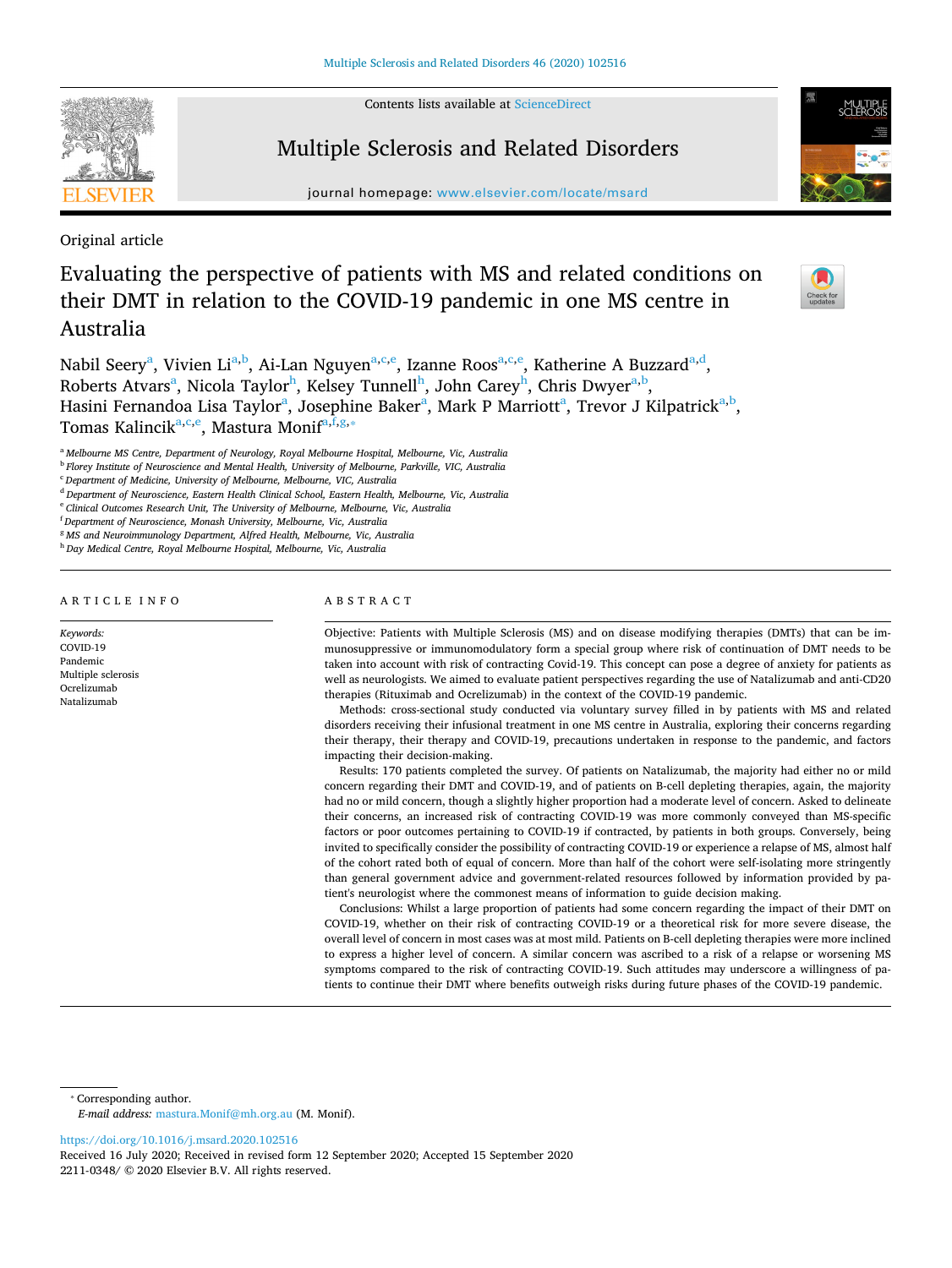#### <span id="page-1-0"></span>**Table 1**

Baseline demographic data.

|                                          | Natalizumab      | OCR, RTX           | Total            |
|------------------------------------------|------------------|--------------------|------------------|
| Number that undertook survey             | 100              | 70 (OCR 68, RTX 2) | 170              |
| Female, %                                | 81 (81%)         | 50 (71%)           | 131 (77%)        |
| Age, mean (yrs, range)                   | 39.1 (17.7-64.5) | 42.7 (24.7-63.2)   | 40.6 (17.7-64.5) |
| Disease phenotype                        | 100 RRMS (100%)  | 63 RRMS (90%)      | 163 RRMS (96%)   |
|                                          |                  | 3 SPMS (4%)        | 3 SPMS (2%)      |
|                                          |                  | 2 MOGAD (3%)       | 2 MOGAD (1%)     |
|                                          |                  | 1 PPMS (1%)        | 1 PPMS (0.6%)    |
|                                          |                  | 1 NMOSD (1%)       | 1 NMOSD (0.6%)   |
| Disease duration, mean (yrs; range)      | $8.7(0.4-32.5)$  | $8.3(0.61-30.5)$   | $8.5(0.4-32.5)$  |
| Latest EDSS (mean, median, range)        | Mean: 1.7;       | Mean: 2.5;         | Mean: $2.1$ ;    |
|                                          | Median: 1.5;     | Median: 2;         | Median: 2;       |
|                                          | Range: 0-4.5     | Range: 0-6.5       | Range: 0-6.5     |
| Treatment duration, mean (months, range) | 44.2 (0-150.4)   | 19.0 (0-69.8)      | 33.0 (0-150.4)   |

OCR: ocrelizumab; RTX: rituximab.

RRMS: relapsing remitting multiple sclerosis; SPMS: secondary progressive multiple sclerosis; PPMS: primary progressive multiple sclerosis; MOGAD: myelin-oligodendrocyte glycoprotein antibody disease; NMOSD: neuromyelitis optica spectrum disorder; EDSS: expanded disability status scale.

## **1. Introduction**

Since its identification in Wuhan in December 2019 (Zhu et al., 2020), the severe acute respiratory syndrome coronavirus 2 (SARS-CoV-2) has infected 11,874,226 people globally, causing 545,481 deaths, as of July 9; [\(https://www.who.int\)](https://www.who.int). In Australia, there have been over 7,491 cases with 102 deaths reported ([Team, 2020\)](#page-4-0). More severe disease and mortality are associated with older age, medical comorbidities, such as hypertension, diabetes, cardiovascular and respiratory disease ([Wu and McGoogan, 2020](#page-4-1); [Yang et al., 2020](#page-4-2); [Docherty et al., 2020\)](#page-4-3). Though patients with multiple sclerosis (MS) have a higher rate of infection, and hospitalisation due to infection compared to the general population ([Montgomery et al., 2013](#page-4-4); [Persson et al., 2020](#page-4-5); [Wijnands et al., 2017](#page-4-6)) and disease modifying therapies (DMT's) are associated with a variably increased infection risk [\[Luna et al., 2019\],](#page-4-7) the risk of infection, morbidity and mortality with COVID-19 in patients with multiple sclerosis on DMT's remains unknown.

Decision making in relation to commencing, continuing or altering a patient's DMT, beyond theoretical considerations of risk, may by impacted by real-world outcomes of patients with multiple sclerosis contracting COVID-19, and the state of the pandemic at a more local level; patient factors, such as age, disability and comorbidities; disease factors, such as recent clinical and radiologic activity, and DMT-related factors, such as the risk of rebound activity in the context of stopping Natalizumab or S1P modulators ([Brownlee et al., 2020](#page-4-8)).

Central to any decision, is a patient's acceptance and willingness to undertake treatment with a given DMT, factoring in the aforementioned considerations. In order to further characterise the latter, we conducted a survey to evaluate patient's perspectives on the COVID-19 pandemic in relation to their DMT in one MS centre in Australia, to assist clinicians in better managing patient expectations during the COVID-19 pandemic.

## **2. Methods**

From  $24<sup>th</sup>$  April until June  $1<sup>st</sup>$  2020, all patients with multiple sclerosis and related disorders attending the Royal Melbourne Hospital infusion centre, either for Natalizumab, Ocrelizumab or Rituximab infusions, were invited to complete a voluntary survey (please see [Appendix 1\)](#page-4-9), evaluating their perspectives in relation to COVID-19, their disease and DMT. Patients receiving intravenous immunoglobulin or other infusional or oral MS therapies were excluded.

Patients were asked to evaluate five questions (see appendix1), namely, (i) what their level of concern was regarding their DMT and the COVID-19 pandemic; (ii) to detail their two greatest concerns regarding

their disease and the pandemic; (iii) to identify if potentially contracting COVID-19, or sustaining a relapse or worsening MS symptoms, was more concerning, or equally concerning; (iv) what precautions they had undertaken in response to the pandemic, and (v) what resources they had used to guide their decisions.

Information regarding patient's disease phenotype, disease duration, therapy duration and latest EDSS (Expanded Disability Status Scale) score was extracted from the iMed patient record system (local MS database).

The study protocol and survey was reviewed and approved by the Melbourne Health Human Research Ethics committee.

## **3. Results**

A total of 170 out of 178 (95%) patients completed the survey; 70 on Ocrelizumab or Rituximab and 100 on Natalizumab. No patients in our cohort contracted COVID-19 during the study period. Variability in the proportion of patients responding to a given question accounted for the different total figures represented for the respective questions, with a proportionately lower total for question (v) due to this question being added later in the study. The baseline demographics are detailed in [Table 1.](#page-1-0) The mean age in our cohort was 40.6 years, and 77% of patients were female. The majority of patients had relapsing remitting multiple sclerosis (96%). The mean disease duration was 8.5 years, and the mean and median EDSS scores for the cohort were 2.1 and 2 respectively. The mean treatment duration was 33 months.

In relation to question (i), patient's level of concern regarding their DMT in relation to the pandemic is detailed in [Table 2](#page-1-1).

Being asked of their two greatest concerns regarding COVID-19 and their MS [\(Table 3\)](#page-2-0), 26% (31 of 117 patients who responded) expressed MS-related concerns, such as not having access to their DMT due to COVID-19 or sustaining a relapse either because of missed treatment or contracting COVID-19, whilst 87% (102 of 117) expressed COVID-19 related concerns, with 57% (67 of 117) expressing concern regarding an increased risk of contracting COVID-19 and 30% (35 of 117) expressing concern over a risk of poorer outcomes if they contracted the virus, with

## <span id="page-1-1"></span>**Table 2**

Patient's level of concern regarding their DMT in relation to COVID-19.

|                      | $NTZ = 99$        | $OCR = 54$ , $RTX = 2$ | $Total = 155$        |
|----------------------|-------------------|------------------------|----------------------|
| Not at all           | 50 (50%)          | 21 (38%)               | 71 (45%)             |
| Mildly<br>Moderately | 37 (37%)<br>8(8%) | 26 (46%)<br>9(16%)     | 63 (41%)<br>17 (11%) |
| Highly               | 4(4%)             | $0(0.0\%)$             | 4(3%)                |

NTZ = Natalizumab; OCR = Ocrelizumab; RTX = Rituximab.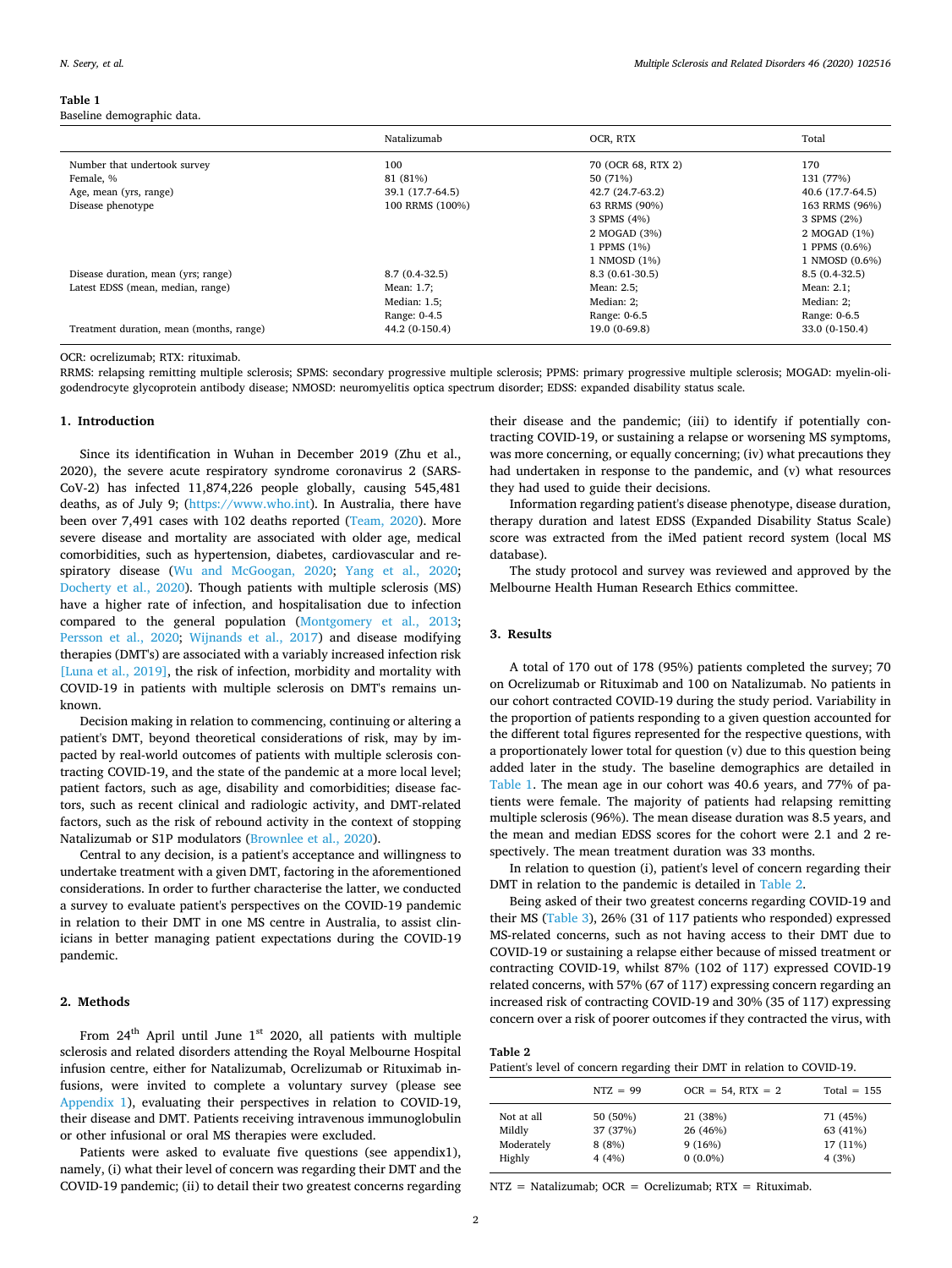#### <span id="page-2-0"></span>**Table 3**

Patient's two greatest concerns regarding COVID-19 and their MS.

| Nature of concern                             | NTZ $(N = 74)$ | <b>OCR</b><br>$(N = 43)$ | Total $(N=117)$ |
|-----------------------------------------------|----------------|--------------------------|-----------------|
| MS-specific                                   | 23 (31%)       | 8 (19%)                  | 31 (26%)        |
| Increased risk contracting<br>COVID-19        | 40 (54%)       | 27 (63%)                 | 67 (57%)        |
| Increased risk poor outcomes<br>from COVID-19 | 21 (28%)       | 14 (33%)                 | 35 (30%)        |
| Lifestyle factors                             | 3(4%)          | 4(9%)                    | 7(6%)           |
| No concerns                                   | 9(12%)         | 6(14%)                   | 15 (13%)        |
| Miscellaneous                                 | 4(5%)          | $0(0\%)$                 | 4(3%)           |

NTZ = Natalizumab; OCR = Ocrelizumab; RTX = Rituximab.

examples including "reduced ability to fight virus", "symptoms of COVID being more severe" and "not recovering if contract COVID-19". 13% (15 of 117) reported having no particular concerns. A slightly higher proportion of patients receiving Ocrelizumab (63%) expressed concern over their risk of contracting COVID-19 compared to patients receiving Natalizumab (54%), though responses were otherwise fairly similar. Few patients reported concern over life-style factors (with examples given including an inability to leave the house, not being able to find employment). Additional concerns (miscellaneous) included concern over comorbid heart and lung disease and keeping one's family safe.

Risk of an MS relapse or worsening MS symptoms ([Table 4](#page-2-1)) was of greater concern than the prospect of contracting COVID-19 in 38% (30 of 78), whilst the converse was reported in 14% (11 of 78), with a further 45% (35 of 78) deeming both scenarios of equal concern.

Regarding precautions undertaken by patients during the pandemic ([Table 5\)](#page-2-2), 97% of patients (152 of 156) had either been following government advice in relation to social distancing and hand hygiene or isolating with greater stringency than general recommendations. 37% of patients (57 of 156) were working from home because of their disease or their therapy, though it should be noted that in Victoria Australia, the population was advised to work from home for the early months of the pandemic where possible. A low proportion of patients (12%) wore masks or gloves in public, but this again may be reflective of public-health advice given to the Australian community (health. gov.au) for the majority of the study period, discouraging use of masks for people not suspected of being infected with COVID-19.

Finally, though only answered by 85 patients, the most common source of guidance [\(Table 6](#page-2-3)) for patients was government-based resources (61%), followed by consultation with their neurologist (35%) and consultation with their GP (26%).

#### **4. Discussion**

From the outset of the pandemic, and as it has evolved at varying paces in different parts of the world, it is understandable that throughout, a significant component of the care of patients with MS and related disorders has been a discussion of the impact conferred by their DMT on their risk of contracting COVID-19, potentially experiencing a more severe course of the disease, and attempting to address patient's concerns regarding these issues. With real-world data still in nascent stages, such discussions have been limited by continued uncertainty in

#### <span id="page-2-1"></span>**Table 4**

Comparison of COVID-19 and MS-related concerns.

|                                     | NTZ $N = 49$ | $OCR = 29$ | Total $= 78$ |
|-------------------------------------|--------------|------------|--------------|
| Possibility of contracting COVID-19 | 8(16%)       | 5(17%)     | 11 (14%)     |
| MS relapse or worsening symptoms    | 19 (39%)     | 11 (38%)   | 30 (38%)     |
| Both                                | 22 (45%)     | 13 (45%)   | 35 (45%)     |

NTZ = Natalizumab; OCR = Ocrelizumab; RTX = Rituximab.

# <span id="page-2-2"></span>**Table 5**

| Precautions undertaken during pandemic. |  |  |
|-----------------------------------------|--|--|
|                                         |  |  |

|                                                                              | NTZ.<br>$(N = 100)$  | OCR/RTX<br>$(N = 56)$ | Total<br>$(N = 156)$ |
|------------------------------------------------------------------------------|----------------------|-----------------------|----------------------|
| Following government advice<br>Self-isolating more than<br>government advice | 40 (40%)<br>60 (60%) | 23 (41%)<br>29 (52%)  | 63 (40%)<br>89 (57%) |
| Working from home because of MS<br>or therapy                                | 43 (43%)             | 14 (25%)              | 57 (37%)             |
| Wearing masks/gloves in public                                               | 8(8%)                | 10 (18%)              | 18 (12%)             |
| Self-altering MS therapy to reduce<br>medications on board                   | 7(7%)                | $0(0\%)$              | 7(4%)                |
| Reduced compliance with<br>appointments to avoid COVID-<br>19 exposure       | 9(9%)                | 9(16%)                | 18 (12%)             |

NTZ = Natalizumab; OCR = Ocrelizumab; RTX = Rituximab.

## <span id="page-2-3"></span>**Table 6**

Information used to guide decision making.

|                                                           | $NTZ = 52$ | $OCR = 28$ | Total $= 85$ |
|-----------------------------------------------------------|------------|------------|--------------|
| No specific guidance                                      | 13 (25%)   | 3(11%)     | 16 (19%)     |
| health.gov.au OR government advice via<br>other platforms | 32 (62%)   | 20 (71%)   | 52 (61%)     |
| GP consultation                                           | 14 (27%)   | 8(29%)     | 22 (26%)     |
| Neurologist routine consultation                          | 15 (29%)   | 15 (54%)   | 30 (35%)     |
| Neurologist/MS unit contacted                             | 6(12%)     | 6(21%)     | 12 (14%)     |
| ANZAN COVID-19 consensus position                         | $0(0\%)$   | 2(7%)      | 2(2%)        |
| letter (Broadley et al., 2020)                            |            |            |              |
| Msaustralia.org.au                                        | 12 (23%)   | 6(21%)     | 18 (21%)     |
| Other MS websites                                         | 3(6%)      | 1(4%)      | 4(5%)        |
| Other                                                     | $0(0\%)$   | 2(7%)      | 2(2%)        |

 $NTZ = Natalizumab$ ;  $OCR = Ocrelizumab$ ;  $RTX = Rituximab$ . ANZAN: Australian and New Zealand Association of Neurologists.

defining the true risk of various DMT's and COVID-19 related outcomes ([Brownlee et al., 2020](#page-4-8); [Giovannoni et al., 2020](#page-4-10)).

Preliminary data from case-series of COVID-19 infections in patients on anti-CD20 therapy and Natalizumab has been reassuring, and largely commensurate with data from the general population. The majority of 232 patients with MS with confirmed or suspected COVID-19 in an Italian cohort experienced a mild course, with 25, 26 and 2 patients on Natalizumab, Ocrelizumab and Rituximab respectively ([Sormani, 2020\)](#page-4-11). In a series 60 patients on anti-CD20 therapy from Spain, COVID-19 infection was reported in 9 patients with no patients showing serious complications [\(Montero-Escribano et al., 2020](#page-4-12)). A series of 543 patients with multiple sclerosis in Iran, of which 42 and 12 were on Rituximab and Natalizumab respectively, revealed 66 suspected cases, with 9 patients diagnosed with COVID-19 (of which 2 were RT-PCR confirmed); one patient with an EDSS of 6.5 on Rituximab died ([Barzegar et al., 2020\)](#page-4-13).

In our cohort, 63% and 33% of patients on Ocrelizumab or Rituximab had concerns over an increased risk of contracting COVID-19, and worse outcomes if contracted, respectively. A cross-sectional survey of 712 patients with MS, with 34 suspected COVID-19 in Iran revealed only two patients required hospitalisation, both of whom were on Rituximab, which was represented relatively higher (61.8% cf. 40.0%) among suspected COVID-19 patients compared to the cohort at large, though both recovered [\(Safavi et al., 2020](#page-4-14)). A pharmacovigilance case-series reported 100 patients with multiple sclerosis treated with Ocrelizumab with either confirmed  $(n=74)$  or suspected  $(n=26)$ COVID-19 infection in whom 26 were hospitalised, 5 developed critical illness, but no patients died [\(Hughes et al., 2020\)](#page-4-15). In an observational study evaluating outcomes of 76 actively treated patients with multiple sclerosis with confirmed  $(n=37)$  or suspected  $(n=39)$  COVID-19, a slightly higher rate (34 of 65 patients who were on DMT's) of patients were receiving anti-CD20 therapy compared to the centre's overall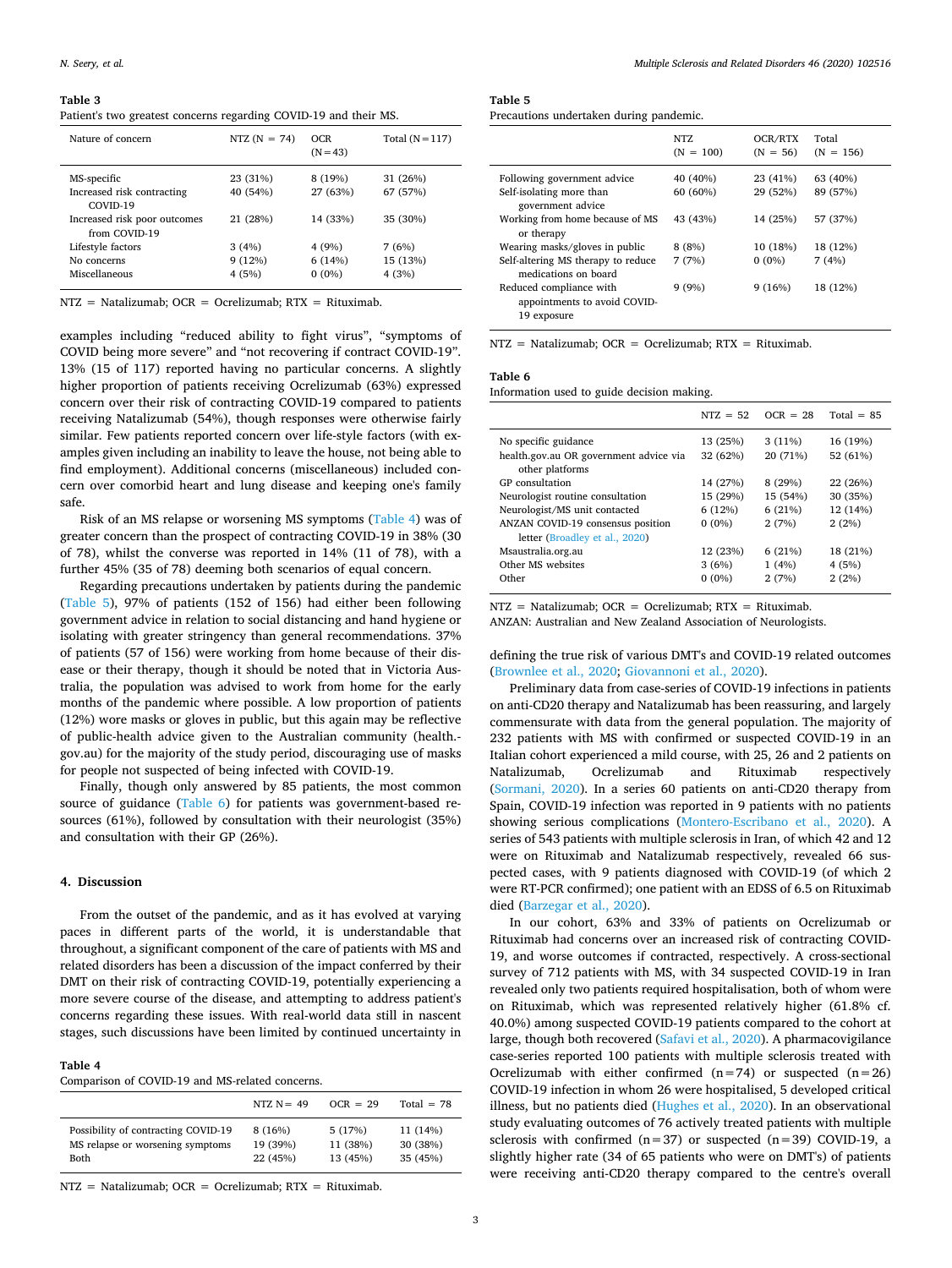proportion of patients on such therapy, though the significance of this finding was uncertain, and overall hospitalisation (24%) and mortality rates (7%) were comparable to the general population [\(Parrotta et al.,](#page-4-17) [2020\)](#page-4-17).

That none of our patients had contracted COVID-19 may have reflected the overall low incidence in Melbourne and Victoria Australia during the study period, though notwithstanding this, was in keeping with the results of a study of 1,836 patients with MS and 3,128 patients with NMOSD from 10 centres across China, where no increased risk COVID-19 could be detected despite 61.9% of patients being on DMT's, including 108 patients on Rituximab, with only 2 confirmed cases ([Fan et al., 2020](#page-4-18)). The authors noted the effect of preventive protocols instituted across the country offsetting the number of cases could not be excluded, and of relevance to our cohort, none of these patients received Ocrelizumab or Natalizumab. Similarly, in a cohort of 52 patients on DMT's in Chile, no COVID-19 cases were reported ([Guevara et al., 2020](#page-4-19)).

Overall, almost a third of our cohort were concerned with worsened COVID-19 outcomes as a result of their DMT. Factors associated with COVID-19 severity in patient with MSincluded age, progressive disease course and a higher degree of disability in a series of 40 PCR-confirmed cases, but not DMT use ([Chaudry et al., 2020\)](#page-4-20), whilst older age, nonambulatory status, progressive disease and medical comorbidities in a series of 76 confirmed or suspected cases were risk factors for hospitalisation ([Parrotta et al., 2020](#page-4-17)). Similarly, increasing age, male sex, EDSS score, a progressive disease course, medical comorbidities and obesity, but not DMT exposure, were found to be associated with an increased risk of severe COVID-19 in a multi-centre observational cohort study from France ([Louapre et al., 2020\)](#page-4-21).

A potential cause for concerns in patients receiving anti-CD20 therapy is the impact on antibody responses to SARS-CoV-2, either postinfection, or possibly more pertinent to our cohort, post-vaccination. Such a concern, however, was not expressed by any of the patients in our cohort. Results of patients with suspected and PCR-confirmed COVID-19 receiving Ocrelizumab, without subsequent detectable SARS-COV-2 serologic responses but with nonetheless favourable outcomes ([Meca-Lallana et al., 2020;](#page-4-22) [Thornton and Harel, 2020](#page-4-23)) may underscore the uncertainty around the significance of a potentially blunted humoral memory response.

The hypothesis that certain DMT's may protect against severe complications of COVID-19, accounting for some of the favourable outcomes in reported cases, including anti-CD20 therapy ([Ghajarzadeh et al., 2020](#page-4-24); [Giovannoni, 2020](#page-4-25); [Novi et al., 2020\)](#page-4-26), Natalizumab ([Aguirre et al., 2020](#page-4-27)) and interferon therapy ([Gemcioglu et al., 2020\)](#page-4-28) may require consideration in decision-making regarding DMT's as further real-world data emerges, but, based on the resources used for patient decision-making, is unlikely to have been pertinent to the relatively high proportion of patients who voiced a 'low' level of concern relating to their DMT use during the pandemic as low.

Patient perspectives regarding their DMT have been previously reported in the context of COVID-19 pandemic. In a poll recently conducted, though COVID-19 represented the most frequent concern among patients with multiple sclerosis and NMOSD, a similar proportion of patients also had not considered the prospect of treatment cessation ([Salama et al., 2020](#page-4-29)). Though patients undertaking our survey had implicitly demonstrated a willingness to continue their DMT, 45% (35 of 78) of patients shared similar concern regarding the risks of COVID-19 and a relapse of MS and 38% were more concerned with the latter, with only 14% more concerned with the risk of contracting COVID-19, underscoring a willingness of patients to continue their DMT despite their concerns, and indicating an underlying level of education as to the importance of DMT's in relation to reducing clinical and radiological disease activity.

In our cohort, 86% of patients were either not concerned or only mildly concerned regarding their therapy, though patients on B-cell

therapy were more likely to express a mild or moderate level of concern. The majority of patients were either following government advice or self-isolating more stringently, and 37% of patients were working from home because of their MS or DMT, noting that in Victoria, recommendations to work from home if able were made to the general public by the government, for much of the study period.

Though data was available only from a subset of patients regarding resources used for overall decision making, reassuringly, a significant proportion of patients were apprised of general public health advice. Information from patient's GP's (26%), neurologist (35%) and ad-hoc contact with MS-unit (14%) served relatively lower amounts of patients, which in part may have been due to a patient's last consultation being prior to the pandemic, but may reflect also the relatively low level of concern among patients in this cohort. Consequently, a more refined exploration of the relationship between patient education and counselling and COVID-19 concerns could not be meaningfully assessed.

Early in the course of the pandemic, the Italian Society of Neurology and Association of British Neurologists, have issued guidelines regarding DMT use, included delaying temporarily re-dosing of lymphodepleting therapies (such as Ocrelizumab) ([Giovannoni et al., 2020](#page-4-10)), whilst a statement from the ANZAN MS neurology group ([Broadley et al., 2020](#page-4-16)) encouraged a discussion with a patient's neurologist regarding delaying such therapies. More recently, national guidelines have issued warning about a potential increased risk of severe COVID-19 in patients on anti-CD20 therapy ([https://www.msif.](https://www.msif.org/news/2020/02/10/the-coronavirus-and-ms-what-you-need-to-know/.)) [org/news/2020/02/10/the-coronavirus-and-ms-what-you-need-to-](https://www.msif.org/news/2020/02/10/the-coronavirus-and-ms-what-you-need-to-know/.))

[know/.\)](https://www.msif.org/news/2020/02/10/the-coronavirus-and-ms-what-you-need-to-know/.)) The impact of such guidance on patient attitudes also was beyond evaluation given the relatively low proportion of patients utilising such resources.

Limitations of our study include a lack of information regarding patient's understanding of the risk-benefit profile of their therapy, including infection risk. Further, there was an inability to correlate patient concerns with the evolving nature of the pandemic. It should be noted that the overall burden and rate of COVID-19 infections in Australia has been significantly lower than Europe, North and South America and parts of Asia, and indeed, despite concerns of a second wave, a significant proportion of the study-period spanned over a time when the rate of new infections had been significantly reduced by public-health measures. Clearly, patient perspectives will vary according to the incidence of COVID-19 in a given geographic area. Further, the number of patients were relatively limited, and generalisability is limited, given our cohort represented a single public hospital in Australia. Further, we did not have data on COVID-19-motivated treatment decisions (such as delayed infusions) and disease outcomes.

Our study highlights that at this stage in the pandemic, patients with MS and related disorders on higher-efficacy therapies such as Natalizumab and Ocrelizumab, though mostly conscious of theoretical risks carried by their DMT in relation to COVID-19, remain, for the most part, open to continuing their therapy without significant apprehension, with the majority expressing at most a mild level of concern regarding their therapy and COVID-19. Patients receiving B-cell therapies were more inclined to express a higher-level of concern, however.

As reported outcomes become increasingly available as the pandemic evolves, clinicians may better be able to address patient concerns regarding their DMT safety in relation to COVID-19, drawing on realworld data, and where appropriate, counsel patients to continue their DMT's, where the benefit of continuing is thought to outweigh the risks pertaining to COVID-19.

#### **Credit author statement**

NS assisted with ethics submission, collected the data, and participated in day to day acquisition of the information, analysed the data and wrote the first draft of the paper. VL, AN, IR, KB, RA, CD, MM, TK